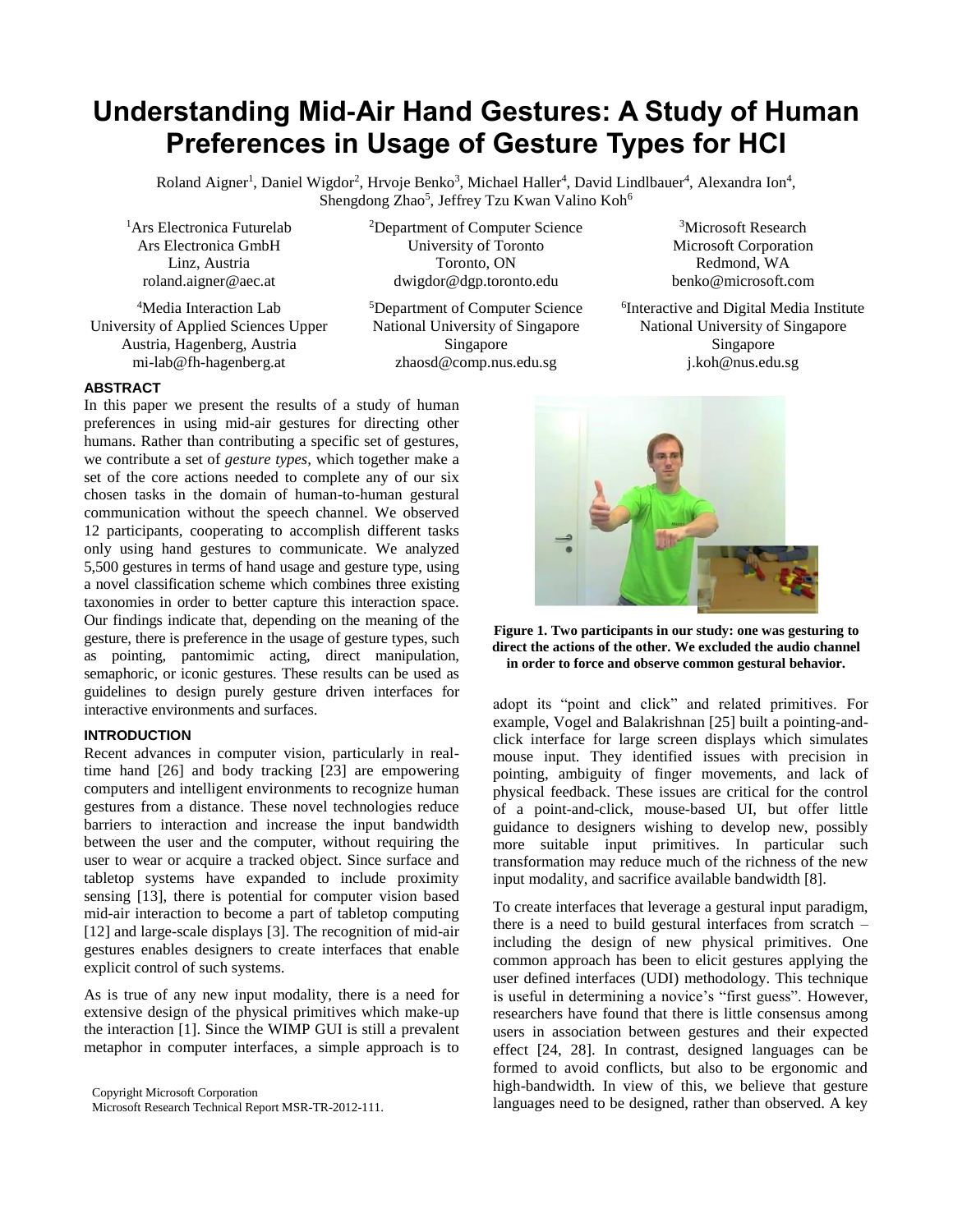limitation, however, is the lack of guidelines to aid designers in creating those languages.

To overcome this issue, we seek to bridge the gap between those two methodologies by investigating what linguists term *gesture types* [\[19\]](#page-9-10). Although gesticulation humans perform during speech is quite different in its nature, we build on this traditional linguistic practice for a more systematic investigation of gestures in HCI. Rather than seeking to construct a dictionary of particular gestures for a given set of functions, classifying physical actions enables us to create middle ground between elicited and designed gestures. While a UDI methodology might provide viable but inconsistent results, our approach enables for a thorough *design* of a gesture language by providing guidance that, for example, a gesture for a particular action should be chosen to involve unimanual static hand postures or bimanual movements, or that it should use pointing, descriptions of the objects, or semaphoric codes.

In order to produce our gesture types, we conducted a study. Our methodology was similar to that of UDI, in that participants were given a 'before' and 'after' situation, where user-selected gestures were used to make the transition between those two states [\[28\]](#page-9-9). Unlike previous work, our study provided a *recognizer* – a second participant, who was observing, via a muted video feed, the actions of the first participant. The first participant was tasked with guiding the observer in completing various tasks, using only gestures shown over a video feed (see Figure 1), thus lacking speech. The 'human' recognizer enabled participants in our study to perform gestural interaction within a closed feedback loop, enabling refinement over time. The choice of using a human instead of an artificial gesture recognizer was also taken to prevent from biased behavior and to provide an unconstrained environment to the directing participant. While this study setup is similar to previous works in CSCW [\[10,](#page-9-11) [17\]](#page-9-12), the goals and information collected were different. In our methodology the actor was meant to communicate only using mid-air gestures, in order to accomplish a task in a 'virtual' environment, just like in controlling an interactive computing system.. Except for visual feedback showing the result of the given input, the communication was intentionally one-way, as with a unimodal gesture interface. Additionally, the study was designed not to address highlevel human communication tasks, but low-level actions such as manipulating objects, guiding avatars, and describing simple shapes, in order to collect gesture data for each of them for further analysis. As we will discuss, the refinement process saw the introduction of new types of gestures, ad hoc formalisms were created, and whole gesture languages were observed.

During this process, we collected approximately 5,500 gestures from 12 participants during 6 different scenarios.

We analyzed those in terms of *expected effect* and *gesture type*, using our own classification scheme. We also collected data about the number of hands used, by splitting into unimanual and bimanual gestures. The results indicate that for each expected effect of a gesture, there are preferences in both type and number of hands. These preferences, reported in detail in this paper, represent two contributions. First, they provide a baseline measurement of conventional human behavior (after a short grounding process) which goes beyond the 'first guess' provided by UDI. Second, the results, in and of themselves, form the basis for the development of guidelines which designers can use to design their own gesture languages, taking into account not only user preference, but all the factors relevant to the context of the language [\[27\]](#page-9-13).

In this paper, we present the design of the study, our classification system, and our findings about gesture type usage, including user choices for uni- vs. bimanual gestures. Our contribution is our classification scheme, and knowledge of the suitability of gesture types for the chosen gesture effects.

## **RELATED WORK**

## **Gesture Classification**

Many different classifications have been proposed for speech-related hand movements [\[5,](#page-9-14) [19\]](#page-9-10). Many of these are modifications of Efron's [\[6\]](#page-9-15) pioneering work about conversational behavior between Jewish and Italian immigrants in New York City. For example, Kendon [\[16\]](#page-9-16) arranges gestures along a continuum, which reflects the gesture's relation to accompanying speech. He proposed classes of *gesticulation* (beat, cohesives), *language-like* (iconic), *pantomimes*, *emblems* (deictic), and *sign language* (symbolic), with the necessity of accompanying speech to facilitate communication declining in this order.

Cadoz [\[5\]](#page-9-14) classifies gestures according to their function into *semiotics*, *ergotic* and *epistemic* gestures. McNeill [\[19\]](#page-9-10) separates them into the classes of *iconics*, *metaphorics*, *beats*, *cohesives*, and *deictics*. These authors investigate the multidisciplinary research field of human gesturing. As a result, their classifications are created for gestures accompanied by speech, such as in narration, and are therefore not appropriate for our domain. In contrast, Karam and schraefel [\[15\]](#page-9-17) created a more extensive taxonomy, especially tailored for HCI, and serves as the basis for our classification. For what they call 'gesture styles', they propose the classes of *deictic*, *gesticulation*, *manipulation*, *semaphores*, and *sign language*. In this model, *gesticulation* is also equated with *iconic* or *depictive* gestures, which are used to depict physical shapes and forms referred to by speech.

Our work adopts elements of where appropriate to build our classification system, primarily by extending Karam and schraefel's model. We also build on other work in HCI.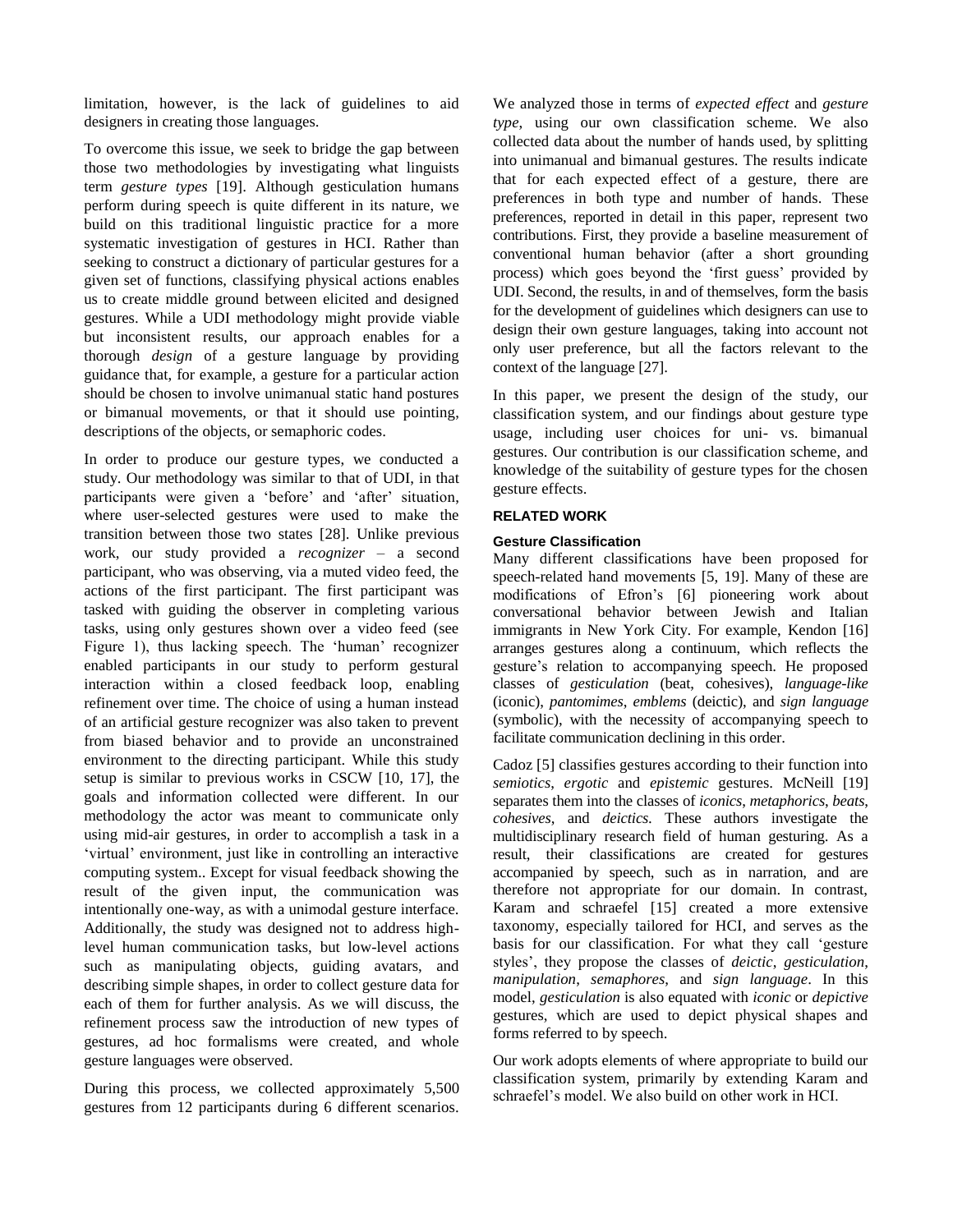## **Gestures in HCI**

Many novel interfaces, such as those for in-air gesture detection [\[2,](#page-9-18) [3\]](#page-9-4), multitouch [\[22\]](#page-9-19), tangible [\[14\]](#page-9-20), and organic [\[18\]](#page-9-21) user interfaces try to overcome limitations of WIMP interaction. Interfaces combining hand-gesture and speech try to provide means of control by mimicking human-tohuman communication [\[4,](#page-9-22) [24\]](#page-9-8).

In the present work, we are focusing on purely gesturedriven human computer interfaces, without coverbal gesticulation. A notable demonstration of unimodal mid-air gesture usage is found in the demos for the g-speak platform (oblong.com). The designers show several sample applications for interacting with virtual environments, including drawing, image and video editing, and navigation in 3D space. They use bimanual interaction extensively, primarily to establish reference frames. This work extends earlier work in HCI, such as Charade [\[2\]](#page-9-18), as well as work specifically dedicated to the creation of gesture languages.

## **Creating Gesture Languages**

The study of the construction of gesture languages can be roughly divided into two camps: one viewpoint is that gesture languages must be *elicited*, through the study of potential users in their natural environments, or through user definition [\[20,](#page-9-23) [21,](#page-9-24) [28\]](#page-9-9). This approach prioritizes the probability that a new users' first guess of a gesture will yield the desired effect. The alternative camp proposes that gesture languages must be *designed* through an examination of the unique physical and psychological implications of a given input device and context of its use, and then taught to the user [\[1,](#page-9-5) [9,](#page-9-25) [27\]](#page-9-13). Their view is that 'guessability' may be only one of several factors in the design of a language.

With our work we attempt to bridge the gap between these camps. By building on UDI methodology, we are seeking for typical user behaviors in terms of hand usage for constrained communication. These behaviors, however, are in the form of *types*, rather than particular gestures. Through the definition of these classes, we seek to provide generally useful guidance on the issue of 'guessability' to those practitioners and researchers who are considering this and several other factors in *designing* gestural languages.

In seeking gesture types, we follow the general approach proposed by Nielsen et al. [\[21\]](#page-9-24). They suggest that in order to build a gesture interface it is necessary to first identify the functions that will be evoked (or 'effects' of the gestures). Subsequently, the most appropriate gesture for each of those functions has to be found (in our case, gesture *types*). In our methodology, we select 10 common functions ('effects') required in many interactive systems, and elicit and classify gesture performed by our participants into gesture types.

# **TARGET GESTURE EFFECTS**

A difficulty in defining a classification of gesture types is the need to develop generic and representative gesture effects (system or application functions). Foley et al. [\[7\]](#page-9-26) identified six generic tasks, reflecting the user's intentions: *select position* and *orient* an object, *ink* (draw lines), *enter*  *text,* and *specify scalar values*. This work is somewhat limited for our purpose, because it assumes mouse-like primitives. For example, it assumes that possible effects such as *accepting* or *refusing* will be composed of other primitives, such as selection of a menu item, by selecting (activating) a button, or by entering text.

To achieve coverage of frequently desired gesture effects, we attempted to find as many effects as possible: during a brainstorming session with four researchers, we gathered a large set of tasks and actions for *content creation*, *manipulation*, *management*, and *navigation* in the physical world. We do not claim the resulting list to be complete, for example it excludes tasks for heavy data input, such as text input. However it should cover most actions one would like to perform with a gesture interface. Next, we split highlevel actions into atomic physical acts, in order to find a basic set of effects. For example, the task of arranging several blocks by their color can be decomposed into several acts of moving an object, which in turn can be split into grasping, translating and releasing. This is similar to the logical primitives approach taken by Foley et al., except that our primitives are based on physical acts, rather than an assumed interaction model.

From this process, we formed a list of 10 fundamental, nonoverlapping effects:

- *Select:* in contrast to identification, selecting refers to the actual action of *picking* or *grasping* of physical entities.
- *Release:* this effect is the complement to selecting, thus it expresses the *depositing* of previously selected entities.
- *Accept:* this represents *agreeing* in binary queries and includes similar meanings such as *approving* and *affirming*, as well as *continue* in the sense of "you are doing it right, go on".
- *Refuse:* the complement effect to accepting is often used for answering "no" in binary queries, but it also includes "wrong", "stop", or "undo".
- *Remove:* in contrast to releasing, removing entities means to *dismiss* them, to *erase* them, or even to move them off the table.
- *Cancel:* this effect represents *pausing* or *stopping* of a currently ongoing process, or even *terminating* the whole overall task.
- *Navigate:* in contrast to translation, navigation refers to the *guiding* (both movement and rotation) of a representation of the actor's hand or tool, such as a pen. This representation is considered to be similar to a mouse cursor.
- *Identify*: this effect includes *identification*, *indication* or *description* of an entity or location.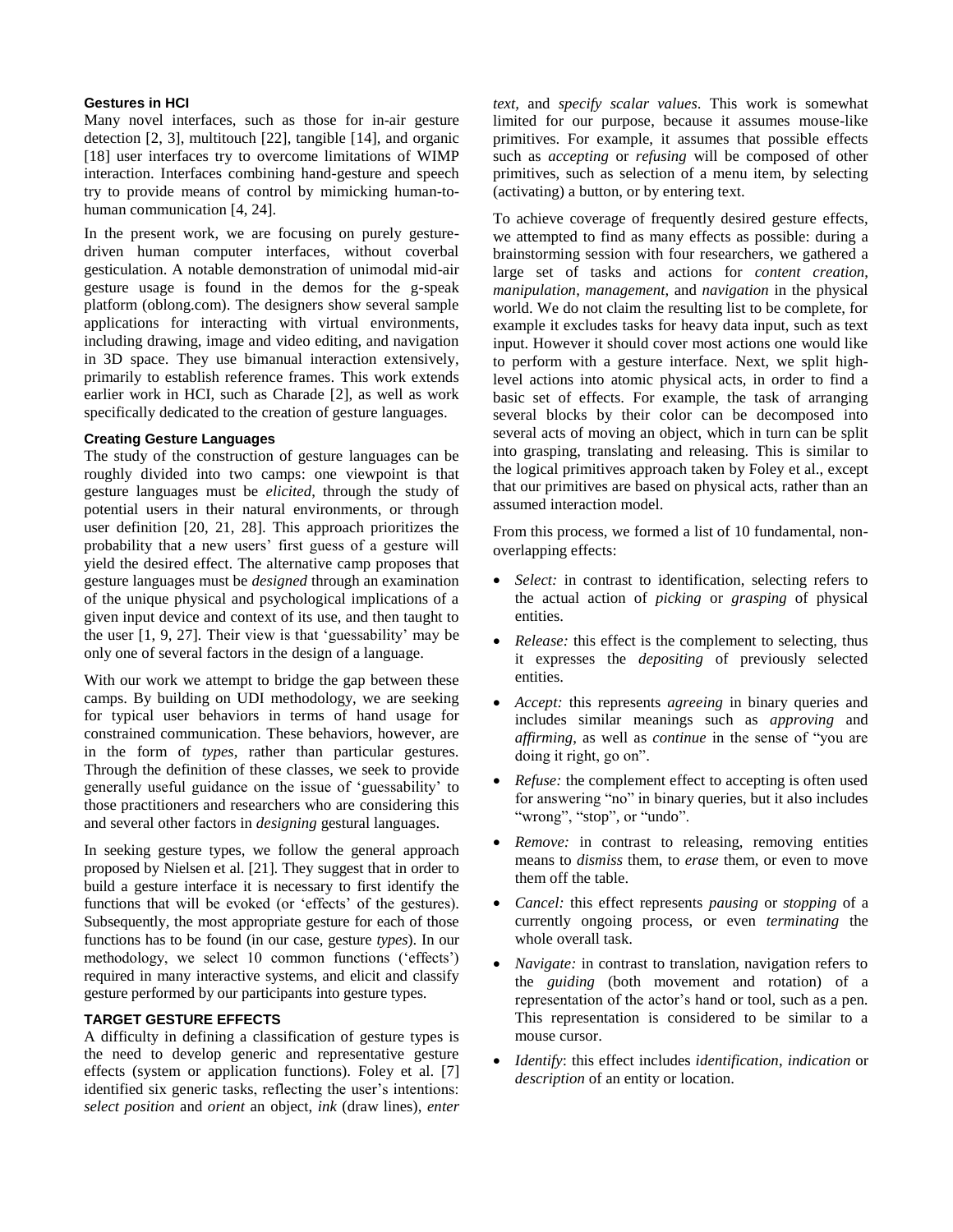- *Translate*: other than navigation, translation refers to the movement or the dragging of a physical entity.
- *Rotate:* this effect represents the action of rotation of physical entities.

Having defined the atomic effects of gestures we wished to evaluate, we turn our attention now to the design of our experiment, which was meant to answer the question: *what* types *of gestures do users perform in order to achieve these effects?* We extended the UDI methodology in order to learn not only 'first guess' behavior, but to record the results of refinement of techniques over time – given the presence of a closed feedback loop.

## **EXPERIMENT FOR COLLECTING GESTURE DATA**

The goal of this study was to determine mappings of userdefined gesture types and number of hands used to each of the effects. To do this, we constructed tasks which, in order to accomplish them, would include the 10 effects we identified. The experiment was done in pairs of two: one was designated the *actor*, who performed gestures, and the *wizard*, who observed the gestures and carried out the effects that they understood. The wizard was provided with the tools needed to complete each task, but was not made aware of the goals, or which of the tools would be required to accomplish them. There was no *a priori* communication about the tasks between the wizard and actor, nor were any guidelines provided to shape their communications. The wizard was not given aid to understand what task would be performed, beyond the placement of the necessary tools within their reach.

### **Participants**

Twelve participants (8 male), with ages ranging from 23 to 54 years ( $M = 30.92$ ,  $SD = 10.21$ ) were recruited from a Central European community. To avoid technical bias, we chose candidates with affiliations ranging from school teacher, lawyer, and process manager to IT technician and software developers. Mean self-reported daily computer usage was 6.07 hours (*SD* = 3.08). 7 participants reported frequent use of gesture based touch interfaces for a duration ranging from 4 months to 4 years ( $M = 2.17$ ,  $SD = 1.59$ ), such as smartphones and tablets, 6 of those also had used mid-air gesture interfaces (3 of them frequently) prior to the study, such as Microsoft Kinect, WiiMote and PlayStation Move. The remaining 5 did not have mentionable experience with gesture interfaces whatsoever. The participants were divided into 6 groups of 2 strangers. To eliminate biasing by gesture vocabularies established during the earlier trials, the task order was counterbalanced using a 6×6 Latin Square.

## **Design**

Both actor and wizard were placed in separate rooms to prevent them speaking or using other forms of auditory communication. Both participants were connected by a video chat system (Skype), with the audio channel disabled, so the only reasonable high-bandwidth channel left was gestures. In our experiment gesture communication was

meant to be one-way, thus from actor to wizard, while the desired closed feedback loop was established by showing the wizard's actions to the actor. Both participants were placed in front of a camera/screen setup, as shown in [Figure](#page-3-0)  [2.](#page-3-0) The actor was only able to see the table, all tools, and the wizard's hands; the wizard was shown both the upper body and the head of the actor. In order to help the wizards to locate their work, the borders of the area visible to the actor were marked on the table.

For each task, the actor was provided with the goal of the results to be achieved. Depending on the task, this was either a drawing or a photograph. The image was placed next to the actor's screen throughout the task.

Participants had to finish each task within 10 minutes; after that time, the task was suspended. Since we intended to collect as many gestures as possible, we designed the tasks in a way that prevented their accomplishment during the allotted time. All participants were told not to hurry, to communicate at a convenient speed, and simply try to complete as much of each task as possible.



<span id="page-3-0"></span>**Figure 2. In our study, 2 participants, the** *actor* **and the** *wizard***, were separated spatially, and were only allowed visual communication using video conferencing.**

After each task, actor and wizard switched roles and moved on to the next task. This means that each participant acted as both actor and wizard, providing greater variety of gesture types for our analysis.

#### **Tasks**

We chose the 6 tasks to be completed during the study. Since our focus is on gesture interfaces for HCI they were not chosen to be particular meaningful everyday humanhuman communication tasks but to cover a majority of lowlevel action, thus our 10 chosen effects. For example building a figure out of toy blocks would at least require (i) identification of an object, or alternatively navigation of the wizard's hand, (ii) grasping, (iii) translation and rotation of the object, and (iv) releasing. Samples of the goal images for each of the 6 types of tasks are shown in Figure 3.

Pilot studies aided in refinement of the tasks to fine-tune their difficulty and diversity. The selected six tasks were:

 *Blocks:* the objective was to reconstruct a given figure out of DUPLO blocks (Figure 3a), and to dismantle the construction again after 9 minutes.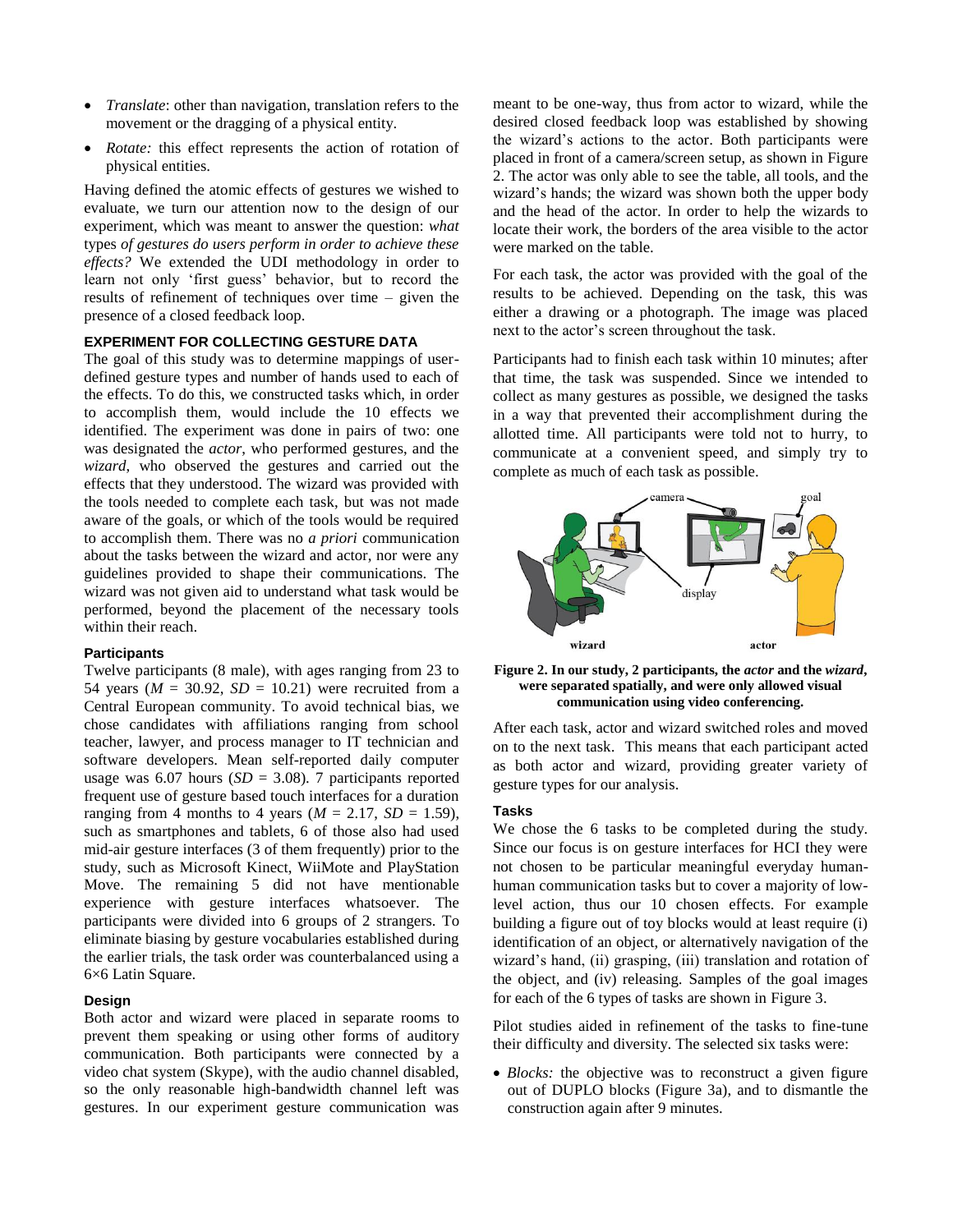*Drawing:* the goal was to draw a number of figures onto a blank piece of paper (Figure 3b). After 6 minutes, the actor had to instruct the wizard to memorize everything drawn so far and to redraw it on a new sheet of paper. This was included to find gestures for the effect *save*.



**Figure 3. Samples of the goal images provided to each** *actor***, and hidden from each** *wizard***.**

- *Maze:* the actor had to make the wizard draw a series of preselected paths through a maze (Figure 3c).
- *Meter:* six glasses with liquid were to be filled to specified levels and in a specified order. There were several intermediate states to accomplish (Figure 3d).
- *Arrange:* the objective was to recreate a specific arrangement of colored cutout arrow shapes, as depicted on a printout presented to the actor (Figure 3e).
- *Sculpt:* wizard was to recreate an abstract model out of clay, as depicted in a set of photographs provided to the actor (Figure 3f).

To avoid agency by the wizard, we incorporated aspects into each task which were unlikely to be anticipated, such as moving backwards in the maze task, drawing a fish onto a tree, and dismantling the incomplete block figure.

We recorded both the actor's and the wizard's video stream and used them for our analysis. Twelve participants directed three tasks of ten minutes each, which resulted in six hours of video data. In order to classify the gesture types, we developed the following classification scheme.

## **GESTURE TYPE CLASSIFICATION SCHEME**

In a pilot study, we used the taxonomy of Karam and schraefel [\[15\]](#page-9-17). As we conducted the coding of the video, we found the need to modify Karam & schraefel's scheme. In particular, it was clear that their *gesticulation* class failed to capture the distinction between *iconic* and *pantomimic* gestures, and so was split into those two categories. We further observed iconic gestures, like semaphoric in the earlier scheme, could be further divided into *static* and *dynamic*, though *stroke* did not apply.

As formal sign languages have to be learned just like any spoken language, we did not expect them to appear during the study, so we omitted them in our classification scheme. Since they are especially designed to be versatile and highbandwidth, they are rather complicated and inconvenient to use and learn [\[21\]](#page-9-24). As a result, we find them to be unsuitable for guessable and intuitive gestures.

Additionally, we replaced the term *deictic* by *pointing*, since our application did not use speech communication, and thus there can be no deixis per se. Our classification scheme, which is a modified version of the previous work, is shown in [Figure 4.](#page-5-0) We now explain each of the gesture types in greater detail, and then present the results of the coding exercise.

## **Pointing**

Pointing is used to indicate objects and directions, which does not necessarily involve a stretched index finger. It may also be performed with multiple fingers, the thumb, a flat palm, etc. Note that gestures which resemble pointing but which are intended to mean "yes, you understand" were labeled as semaphoric, given their loaded meaning.

#### **Semaphoric**

Semaphoric gestures are hand postures and movements, which are used to convey specific meanings. Mostly gesture and meaning are completely unrelated and strictly learned. Therefore, we consider semaphorics to be the gestures most dependent on the actor's background and experience.

*Static* semaphorics are identified by a specific hand posture. Examples would be a thumbs-up, meaning "okay", or a flat palm facing from the actor, meaning "stop".

*Dynamic* semaphorics convey information through their temporal aspects. A circular hand motion meaning "rotate" is of this type, as well as a *repeatedly* flicking or waving of the hand sideward, meaning "no".

Semaphoric *strokes* represent hand flicks and are similar to dynamics, since they are identified only by hand motion, but which are single, stroke-like movements. They may be compared to the familiar touch and stylus gestures on iOS and Windows. An example would be a *single*, dedicated sideward flick of the hand, meaning "dismiss this object".

## **Pantomimic**

Pantomimic gestures are used to demonstrate a specific task to be performed or imitated, which mostly involves motion and particular hand postures. They usually performed by an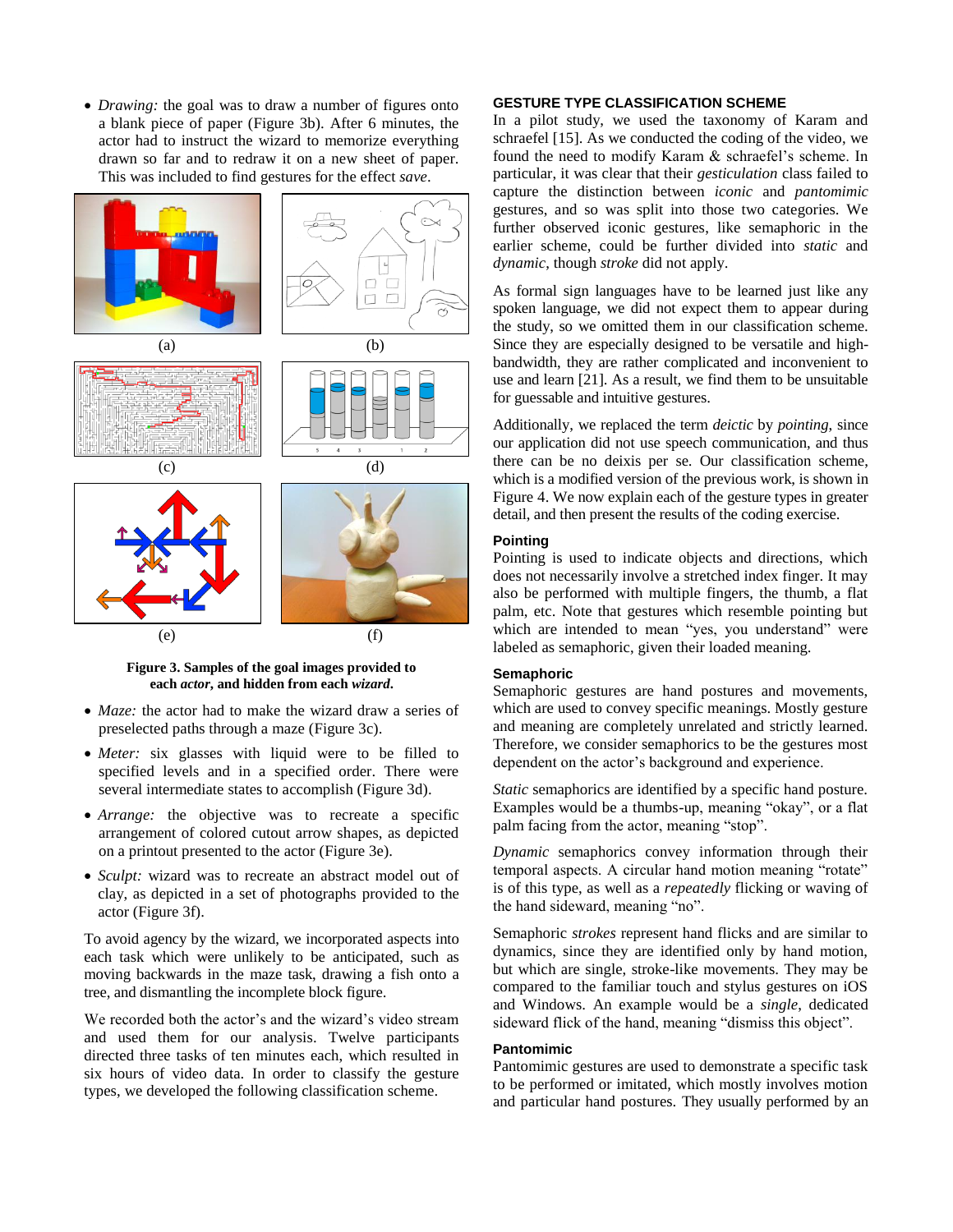actor without any objects actually being present, such as filling an imaginary glass with water, by tilting an imaginary bucket. They often consist of multiple low-level gestures, e.g., (i) grabbing an object, (ii) moving it, and (iii) releasing it again. We code these as a single pantomimic gesture.



<span id="page-5-0"></span>**Figure 4. The classification we used to analyze gestures in this research, including examples for each of the gesture types.**

#### **Iconic**

Iconic gestures are used to communicate information about objects or entities, such as specific sizes, shapes, and motion paths.

*Static* iconics are performed by static hand postures. In contrast to static semaphorics they do not rely on a commonly known vocabulary, instead they are rather spontaneous, such as forming an "O" with index finger and thumb, meaning "circle".

*Dynamic* iconics are often used to describe paths or shapes, such as moving the hand in circles, meaning "the circle". Compared to concatenated flicks (which would be semaphoric strokes), the motions are usually performed more slowly. Another difference is that in strokes, the actual range of the movement does not hold information about the action, however in dynamic iconics it does.

# **Manipulation Gestures**

Manipulation gestures are used to guide movement in a short feedback loop. Thus, they feature a tight relationship between the movements of the actor and the movements of the object to be manipulated. The criterion for distinguishing them from pantomimic and dynamic iconic gestures is the presence of the feedback loop. In the case of manipulation gestures, the actor waits for the entity to "follow" before continuing, instead of performing *beforehand*, only causing a reaction *subsequently*.

## **RESULTS**

To review the results of our study, we begin with classifying each of the observed gestures used for each effect.

## **Gesture Effects**

Three researchers collected approximately 5,500 gestures and categorized them using our classification scheme, constantly consulting each other in order to prevent from biasing and diverging interpretations. We also differentiated by unimanual and bimanual gestures. The overall results are depicted in [Figure 5.](#page-6-0) This represents our primary contribution: the types of gesture chosen for each of the desired effects.

Note that some gestures may include elements of more than one type, as actors displayed diverse creativity in composing gestures from different types. This is especially apparent in the case for bimanual gestures, since gestures might be combined, such as expressing "move the round block" by forming a round static-iconic gesture and then pantomiming a movement with that shape. Also, some movements were not gestures to convey meaning, such as when the actors hesitated or when they were irritated. As a result, the sums for any given effect may not add up to 100%.

As predicted, actors used a wide variety of gestures to accomplish the same effect. However, the *type* of gesture that they used was often consistent across time, and participant. Thus, while a classification of particular gestures might find a high degree of variance [\[28\]](#page-9-9), our results suggest that classifying by type reveals a much greater degree of consistency.

#### *Select*

Selection was most often indicated with pantomimic gestures, primarily in the form of "grasping". Bimanual gestures were rarely present for selection.

### *Release*

Pantomimics, semaphoric strokes and iconic dynamics showed high proportions of bimanual acting. Pantomimic gestures were "releasing hand gestures", thus the counterpart of the grasping gestures used for selection. Semaphoric strokes were usually flicks downwards, mostly with stretched palms facing down, indicating placement of the object down onto the table.

## *Accept*

All gestures were semaphoric static, either by showing thumbs-up hand poses, okay-signs (foming an "o" with index finger and thumb), or the previously described pointing-like semaphoric gesture.

#### *Refuse*

97% were semaphoric dynamic gestures, either by waving sideward with one or two hands and palms facing down,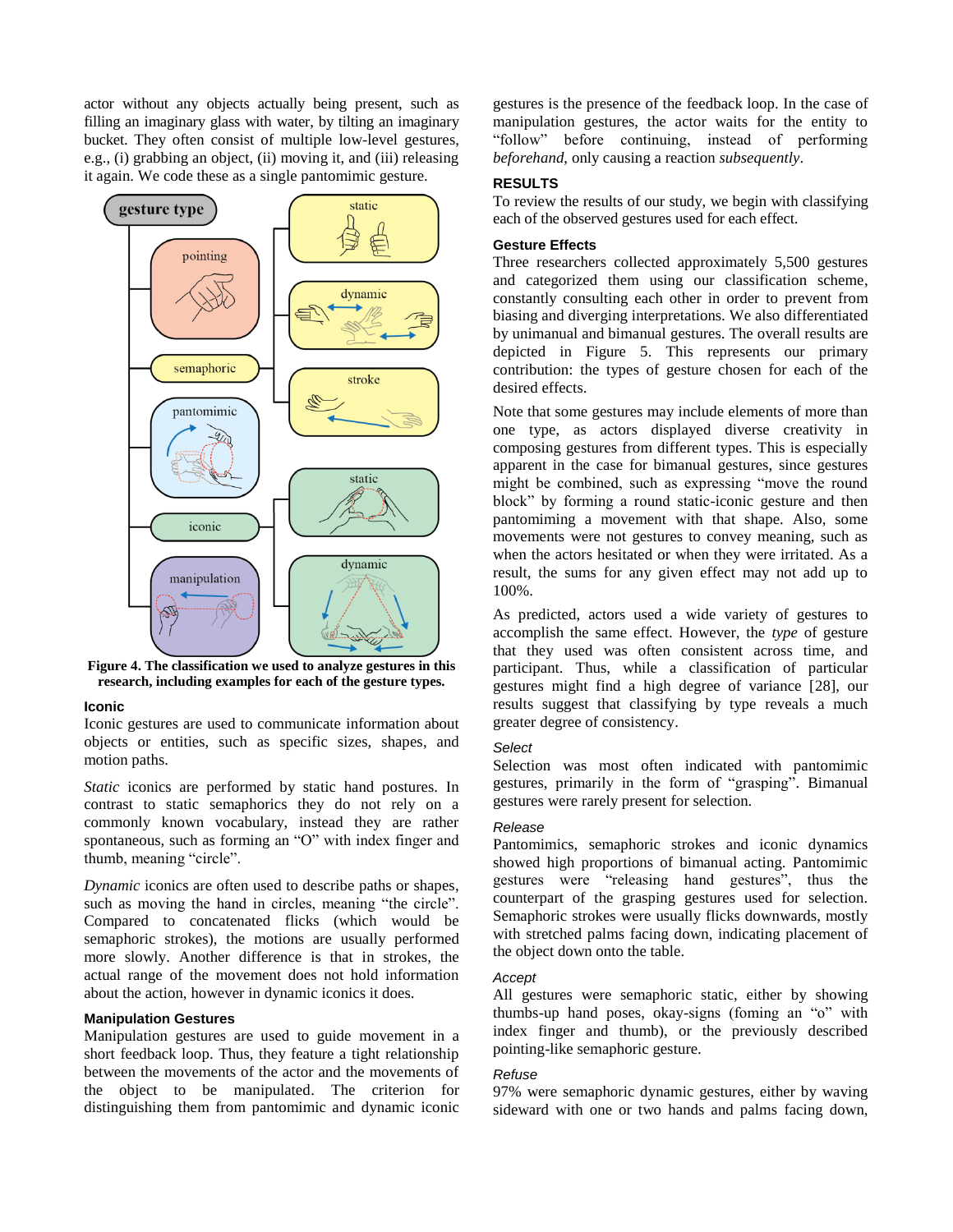while index finger or palm were outstretched, or by waving sideward with the index finger pointing up.

## *Remove*

Semaphoric strokes were sideward flicks. Bimanual strokes mainly showed both hands flicking into the same direction. Unimanual pantomimics were mostly *throw-away*-gestures, e.g., showing the actor throwing an imaginary object backwards, over the shoulder. The high bimanual portion was mainly made up of *put-aside-*gestures, i.e. grasping an invisible object with both hands and releasing it offside.

#### *Cancel*

Strokes were generally flicks sideward, with outstretched palms facing down and both hands moved into opposite directions. Semaphoric statics mostly showed hands with outstretched palms facing away from the actor ("stop" gesture). Okay-signs and thumbs-up hand poses were sometimes observed to indicate "Alright, good job, stop now." Semaphoric dynamics were variations of the strokes mentioned above, but with the hands repeatedly waving, instead of flicking once.

## *Navigate*

Navigation was mainly done by pointing into the desired direction, which was mostly accompanied with a rhythmic movement. Manipulation gestures guided the wizard's hand as if it were a remote representation of the actor's hand, comparable to a mouse cursor. Semaphoric strokes were used to indicate the direction to move towards. Bimanual gestures were rarely present.

#### *Identify*

While pointing seems to be obvious for identification. iconic dynamic gestures were used to describe the desired object by drawing its shape in mid-air. Semaphoric statics were used to identify objects by showing a number of fingers. Identification like this requires the prior establishment of a code; actors would occasionally index objects by numbering them at the beginning of the task. Iconic static gestures were used to refer to objects by showing their size.

#### *Translate*

Semaphoric dynamics were mostly repetitious waving towards the respective direction, with one or both hands. Pointing gestures were mostly rhythmic pointing into the desired directions; this was generally done with one hand. About 10% out of those included self-references, thus using one hand or arm, or even other parts of the body to establish a reference frame. Pantomimic gestures were demonstrations of the translations, including hand gestures mimicking grasping and releasing. In manipulation gestures, actors guided the wizard using slow movements, while the wizard followed accordingly

#### *Rotate*

Iconic dynamics were performed by according rotations of the hand, mostly with an outstretched palm, while the hand was considered a representation of the object. In the *arrange* task the tip of an arrow was sometimes indicated by an outstretched index finger or thumb. Pantomimic gestures simply showed the rotations to be performed by a combination of grasping, rotating, and releasing. Most of the semaphoric dynamic gestures were circular motions of the hand, with the index finger or even the palm outstretched. The bimanual portion represents flip-gestures, with both arms moving in a half circle, ending up in crossed arms, referring to a rotation of 180°.



**Figure 5. The type histograms for each of the effects.**

<span id="page-6-0"></span>As intended by the study designers, gesture communication was one-way for most the time. Gestures performed by the wizards, e.g. due to confusions, were insignificant, although the participants were not explicitly advised to refrain. Feedback was mostly given by the effect, visible on screen.

## **Influence of Participant's Experience**

For select, remove, translate, and rotate, significant differences between groups were observed depending on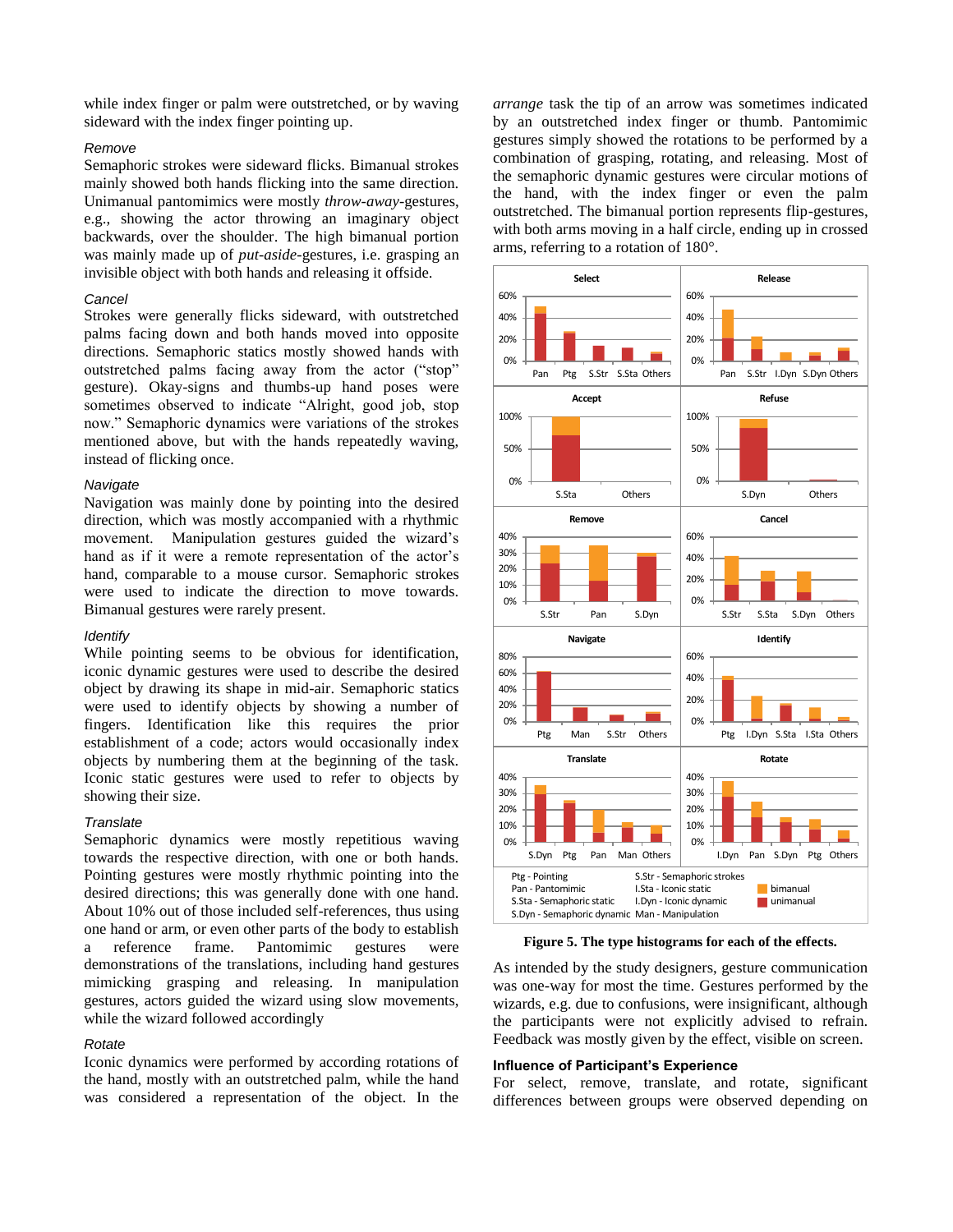the participant's prior experience with gesture interfaces. For the rest of the effects, there are only minor differences: there was a relatively low change within type usage (average  $4.27\%$ ,  $SD = 0.0372$ ), while for each effect, the types with the highest portion were the same for both novices and experts, and the second most prominent types only changed in *navigate* and *deactivate*.

#### **Reference Frames**

The usage of reference frames, such as self-references, is shown in Figure 6. They are especially present in iconic static, iconic dynamic and pantomimic gestures, with a notably bimanual dominance, validating previous design efforts [\[11\]](#page-9-27). Reference frames using one hand usually involve prior established contexts, such as drawing a rectangle into mid-air with the outstretched finger, representing the drawing canvas, followed by a circular movement in the upper left corner, meaning "draw a circle of this size into this corner of the sheet."



**Figure 6. Reference frame usage for each of the types.**

It was our goal to record results in the presence of a feedback loop, and without the introduction of a recognizer which would artificially affect results. Nonetheless, that the wizard was a human observer has an obvious impact on our measurements: vocabularies which were easily understood by the counterpart became the most present overall. Some effects saw gesture types change after a short period, as the actor adapted to the preference of the wizard. This was most prominent for *translate*, *rotate*, *remove*, and *cancel*, whereas *accept* and *refuse* did not show significant changes over time. While this grounding process did not introduce significant error into our data, since failing gestures were dropped instantly, it does have an impact on how to interpret our results. Thus, they do not rely on the most *spontaneous* gestures for each action, but on the most *common* instead. It remains an open question as to whether the grounding process would be similar when communicating with an artificial gesture learning system. The degree to which this shift occurred varied across desired effect - the remaining six effects were less affected by this shift. In particular, *accept* and *refuse* did not show significant changes of gesture type over time.

#### **DISCUSSION AND DESIGN IMPLICATIONS**

In general, participants displayed a lot of unanticipated behavior. For example, we expected manipulation gestures to be much more present, especially for translation, rotation and navigation. Instead, participants tended to iconically describe motion paths and object shapes, and to demonstrate rotations beforehand. In latter case, a pointing finger seems to be a good way of clarifying the exact angle of rotation whenever the rotated object had a clear front and back side, just like the arrows in the *arrange*-task. If the object did not have such clear distinctions of front and back sides, a pointing finger might still be useful as an "anchor". These results have significant implications for the design of alternative implementations of "direct manipulation".

Some of the results were highly consistent, especially those for *accept* and *refuse*. Other results showed much more variety, which suggests that there is more flexibility in gesture language design for those cases. For example, for *remove*, the three types of semaphoric strokes, pantomimics and semaphoric dynamics were performed at similar rates. This suggests that those types are equally suitable.

The fact that the types for *accept* and *refuse* were distinctly different is particularly interesting, because these two effects are dichotomous. The static hand postures for accepting are completely opposed to the dynamic hand motions used for refusing. This is highly valuable since confusing dichotomous effects would be particularly severe, yet static and dynamic motions can easily be distinguished by a gesture recognition system.

Another set of dichotomous effects is *select* and *release*. While both were mostly accomplished by pantomimic gestures, bimanual acting was highly present in the latter, which could be valuable for distinguishing between them. In contrast to accept/refuse, it would even be possible to distinguish between them by context in many applications.

For identification of objects, pointing is often ambiguous. In applications with many objects located close to each other, it might be valuable to describe objects iconically instead. Alternatively, pointing can also be used to preselect a number of possible candidates (the ones close to the spot the user is pointing to). Those could be augmented, with indices, so the user is able to select the desired object by showing the corresponding number with a semaphoric static gesture, for example by stretching out three fingers to for "object #3". It is important to note that this gesture type was employed despite each participant also discovering the cursor-like 'manipulation' gestures, suggesting a potential preference vs. traditional 'cursor' pointing.

Although there is little consensus between users regarding association between specific gestures and effects, there seem to be some exceptions. One gesture was particularly prevalent throughout all participants: all actors pointed one or both index fingers to their head meaning, "memorize the drawing" in the drawing task.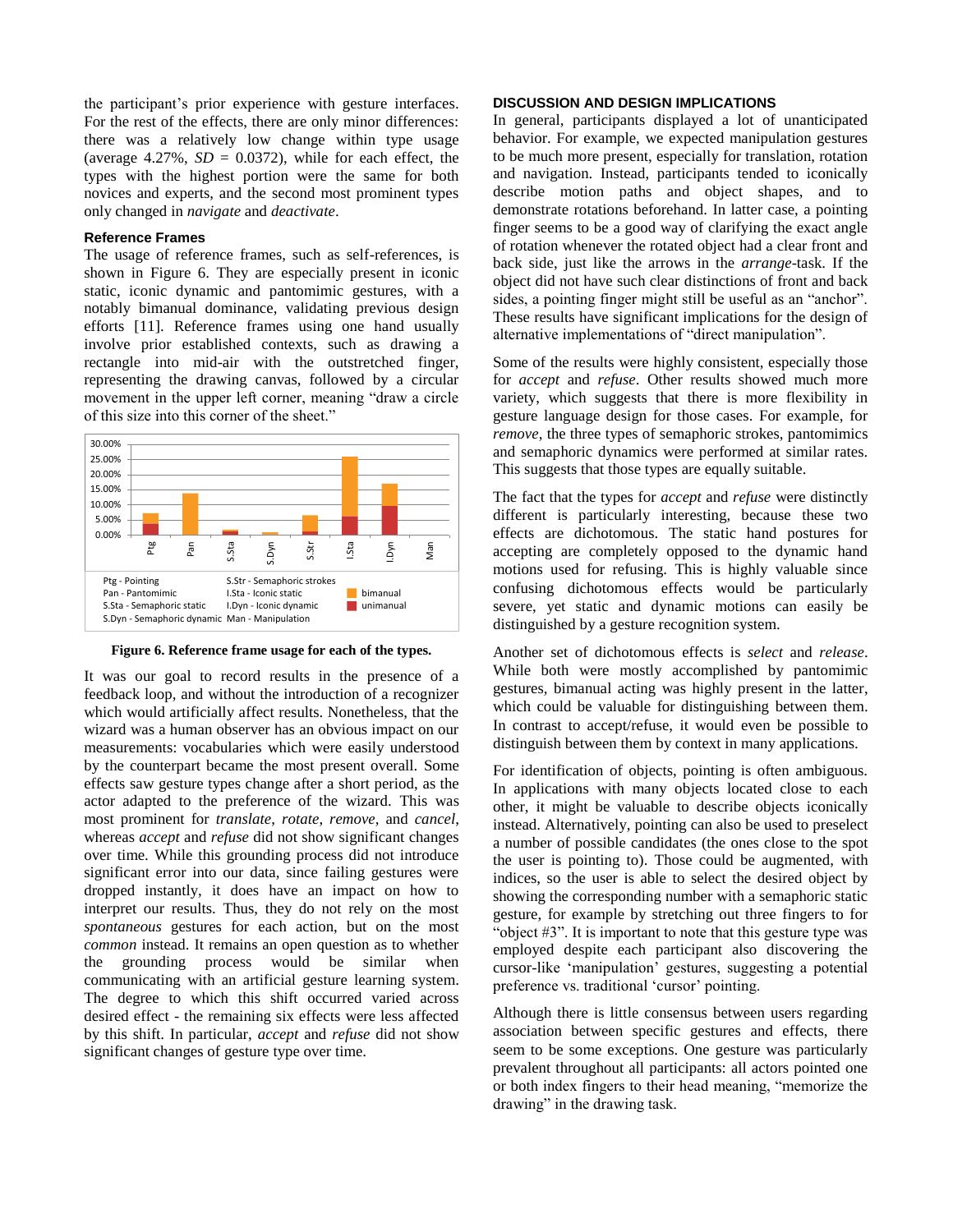The processes of translation and navigation seem to be very similar at first sight since both effects refer to movements: those of an object to be manipulated in the former, and those of an avatar or cursor in the latter. By comparing the results, however, we can see that there are significant differences in type. While translation is mostly accomplished by semaphoric dynamic gestures, navigation is generally done by pointing. This indicates that there is a substantial difference in how to instruct movements, depending on the relation between actor and entity.

Actions for *object manipulation* (translations and rotations) are mostly accomplished using hand motion, thus by dynamic gestures. However, translation is done by semaphorics, e.g., by repetitious waving, which has to be explicitly terminated when the target is reached. In contrast, rotation already shows one concluded movement, e.g., by rotating the palm around 45°, which already contains all the information required for performing the action from initialization of the action to its conclusion.

Pointing is highly present in both navigation and identification types. While this might indicate danger of confusion on first sight, identification can mostly be distinguished from navigation by watching the hand pose: while the actor points directly at the objects (thus on the screen) in the former, s/he points sideward (left, right, up, down) in the latter. Also the context (e.g., an application's state) might be an indicator in many cases.

Semaphoric strokes are mainly used for removing and cancelling. While there are other types in removing, which are almost as frequent, the result for cancelling is much more distinct, and is highly bimanual.

Overall, the extent of bimanual gesticulation is clearly noticeable. This implies that it is appropriate to extensively incorporate it into HCI interfaces. Bimanual gestures are highly popular in pantomimic and iconic gesture types, with the exception of those used for the effect of navigation and selection.

## **Limitations of this Work**

A potential limitation of this work is possible dependence on culture. So far, we did not compare actors across different countries and cultures. While particular gesture selections may vary across cultures, we hypothesize that only minor differences in gesture *type* would be observed. E.g, our central-European actors frequently made 'stop' gestures by facing the palm of a single hand towards the wizard. The Japanese equivalent for that effect is crossing both arms in front of the upper body. In both cases, the type is semaphoric static.

While using a human recognizer instead of a gesture recognition system may have led to a more unconstrained behavior of the actors, it is not clear yet to what extent this introduced characteristics of human-human dialogue and how they may affect our findings. While we argue that it would be reasonable to model these in a designed gesture

language, more research has to be done in order to judge their respective applicability in HCI.

Another limitation is the availability of additional communication channels to the wizards, especially facial expressions and body postures. Although they already were part of the communication during the pilot study, we observed the overwhelming majority of them to be used only for emphasis, rather than to convey independent or additional meaning. As a result, we found them to be completely redundant information channels, so we did not intend to hide them from the wizards.

Although we designed our tasks to reduce the opportunity for agency of the wizard to interfere, some did occur. However, we did not find that asymmetrically benefited any one gesture effect or type.

## **CONCLUSION & FUTURE WORK**

In this paper, we presented the design of a user study, which extended UID, a new classification system for midair gestures, and observations regarding gesture type usage for ten different gesture effects.

It is interesting to note that, as of today, many systems are built upon the metaphor of direct manipulation while our results point out that the interfaces may better map to users' expectations if they were able to recognize other types of gestures for each action. Our results can serve as a guide, for both designers and researchers, to the type of gestures which are appropriate for various effects.

In particular, our results show that users tend *not* to use manipulation gestures to translate or rotate physical objects, while selecting and releasing is primarily done pantomimicly. There are huge differences in terms of motion for accepting and refusing. Bimanual acting is highly present, although only for certain combinations of gesture types and effects.

The most direct application of these results will be the development of alternative gesture languages, taking into account fundamentals of gestural communication. It is our hope that designers will begin to design gesture languages based not only on those mappings which are most 'guessable' by a novice, but instead taking into account the many factors of context which affect the definition of gestures. Our results can serve as a guide to those designers, since it frees them from UDI's simplistic 1:1 mapping of particular gestures to particular effects, and instead provides categories of gesture types from which they can draw.

## **ACKNOWLEDGEMENTS**

The authors gratefully acknowledge that the work for this paper was funded by the FFG on behalf of the Austrian Government as part of the research project CADET.